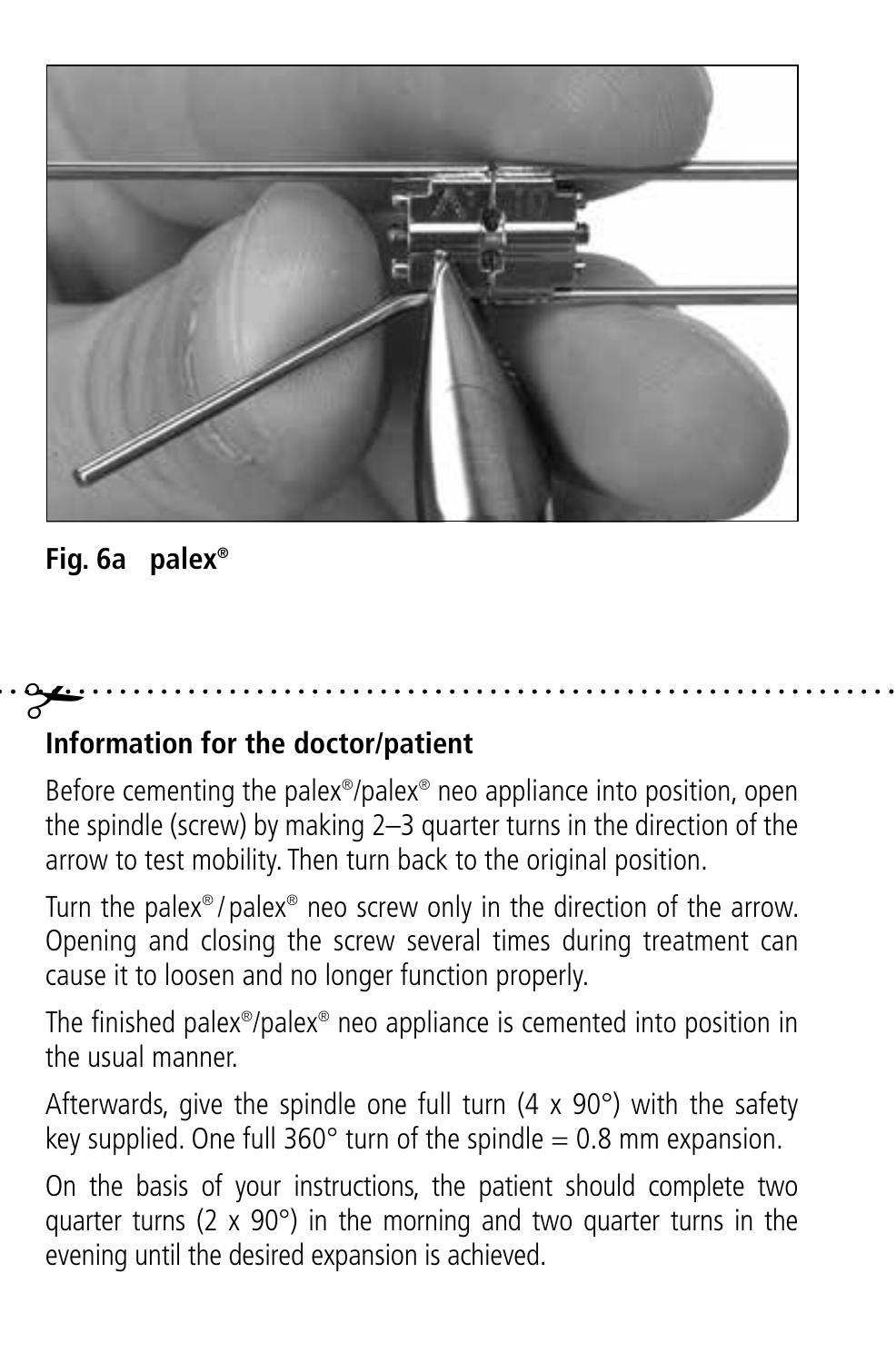

**Fig. 6b palex® neo**

**Note:** Always use only the blue safety key supplied to prevent swallowing!

The safety key is designed to take a maximum force of 35 N  $\triangle$  3.5 kg. Please note that the force exerted on the safety key wire should always be exerted on the closed side of the wire clasp so that the clasp cannot loosen from the axis. Improper use may lead to overload and consequently to failure of the safety key, thus potentially excluding any guarantee and liability.

Regular visits are recommended to monitor progress.

The palex® neo screw has, due to its construction, no active stop (indent in pin offers passive stop). If the palex® neo screw is turned too far, the spindle looses its function and the screw is held in position by the pins. It is then no longer possible to turn the palex® neo screw back.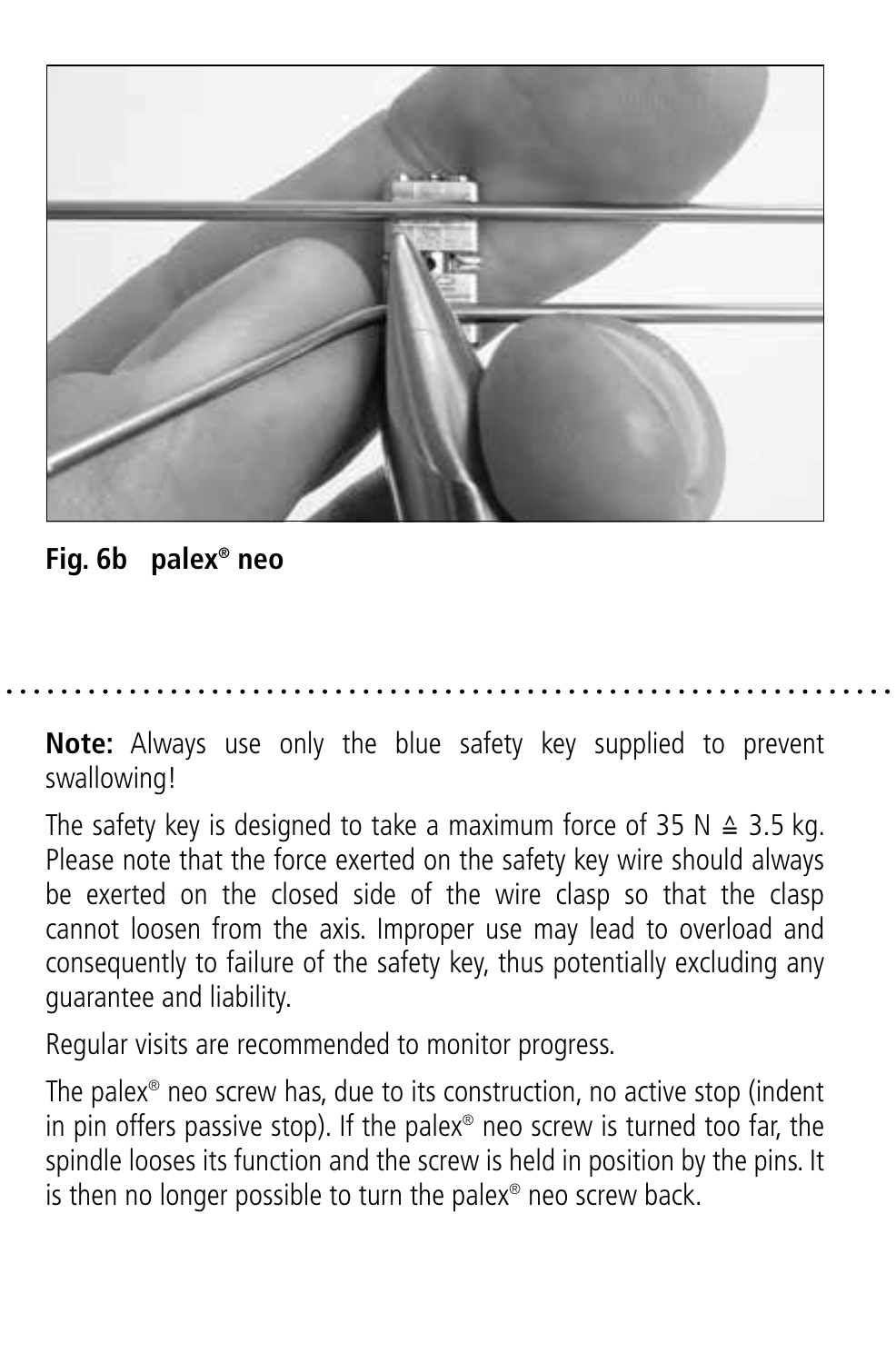

Universal bending tool REF 611-122-00



Safety key REF 611-120-00

The palex®/palex® neo appliance is secured against unwanted reversing, after the desired degree of expansion is achieved, by fitting a ligature or blocking with acrylic. The appliance should remain in the mouth for approximately 2-3 months for stabilization purposes.

A retainer should be worn following removal of the appliance.

The product should not be used if there is a known allergic reaction to one or more of the material components.

 Should the user and/or the patient become aware of serious problems arising from the use of the product, it is important that the manufacturer and the competent authority in the country in which the user and/or the patient is resident is informed accordingly.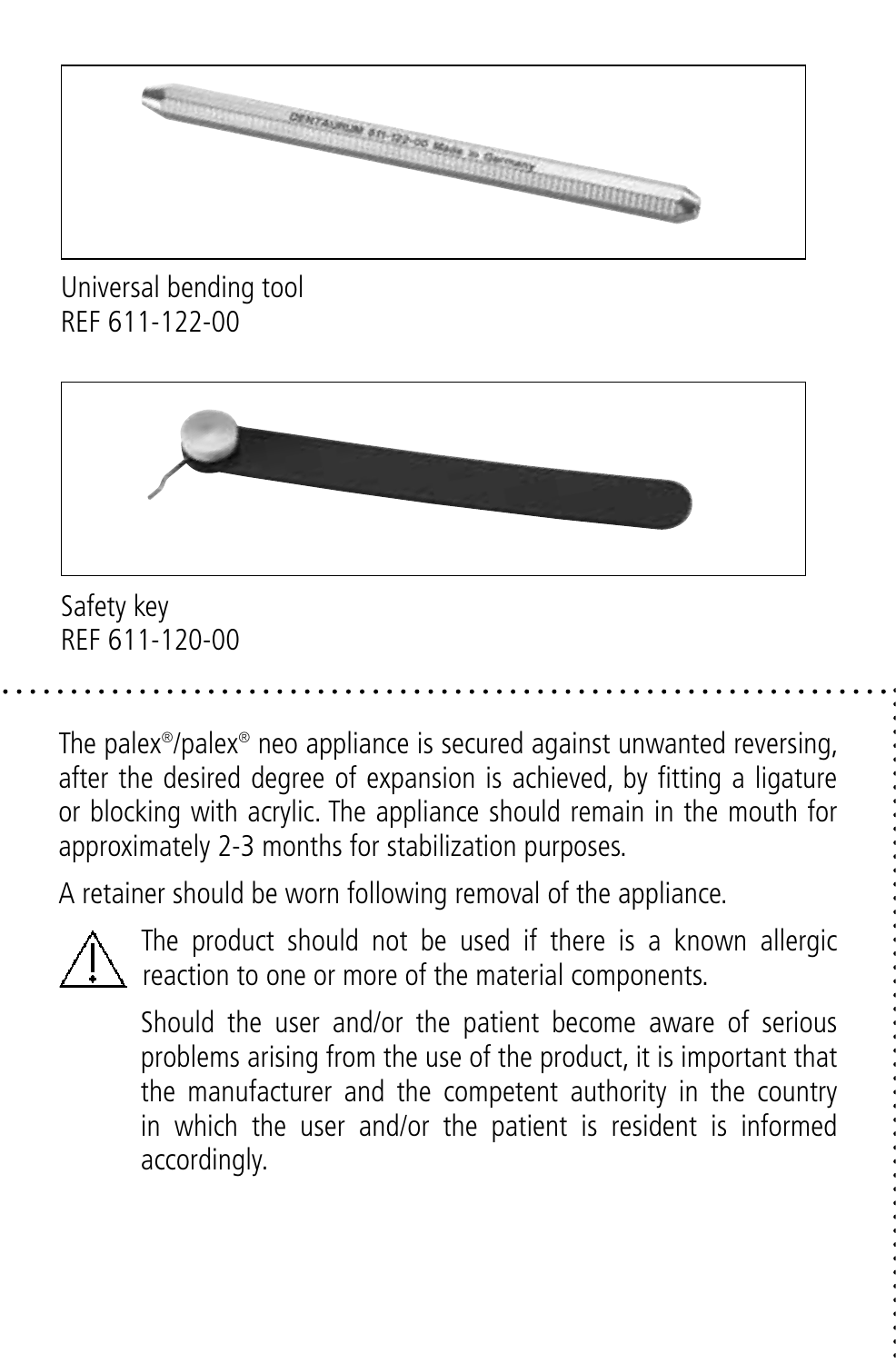- $\Rightarrow$  For more information on our products, please visit www.dentaurum.com
- Â Our orthodontic technicians are available to answer any questions you may have regarding our products:

Customer Service: Phone 800 523 3946 info@dentaurum-us.com

Date of information: 07/21 Subject to modifications



Dentaurum Inc. | 2050 Cabot Boulevard West, Suite 100 | Langhorne, PA 19047 | USA Phone +1 - 800 - 523 - 3946 I Fax +1 - 800 - 553 - 6389 | www.dentaurum.com I info@dentaurum-us.com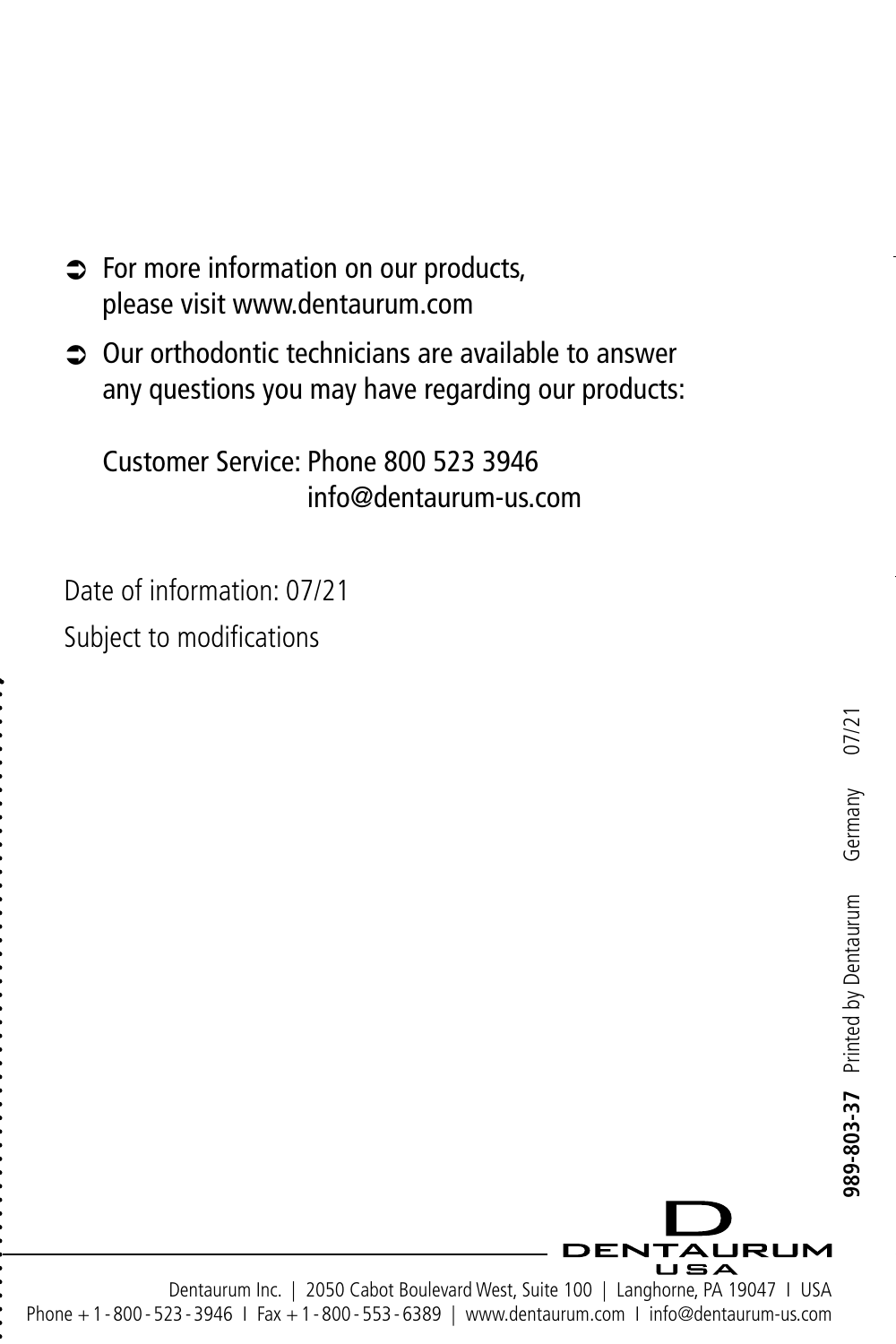Instructions for use



# palex®<br>palex®**\_\_uneo**



US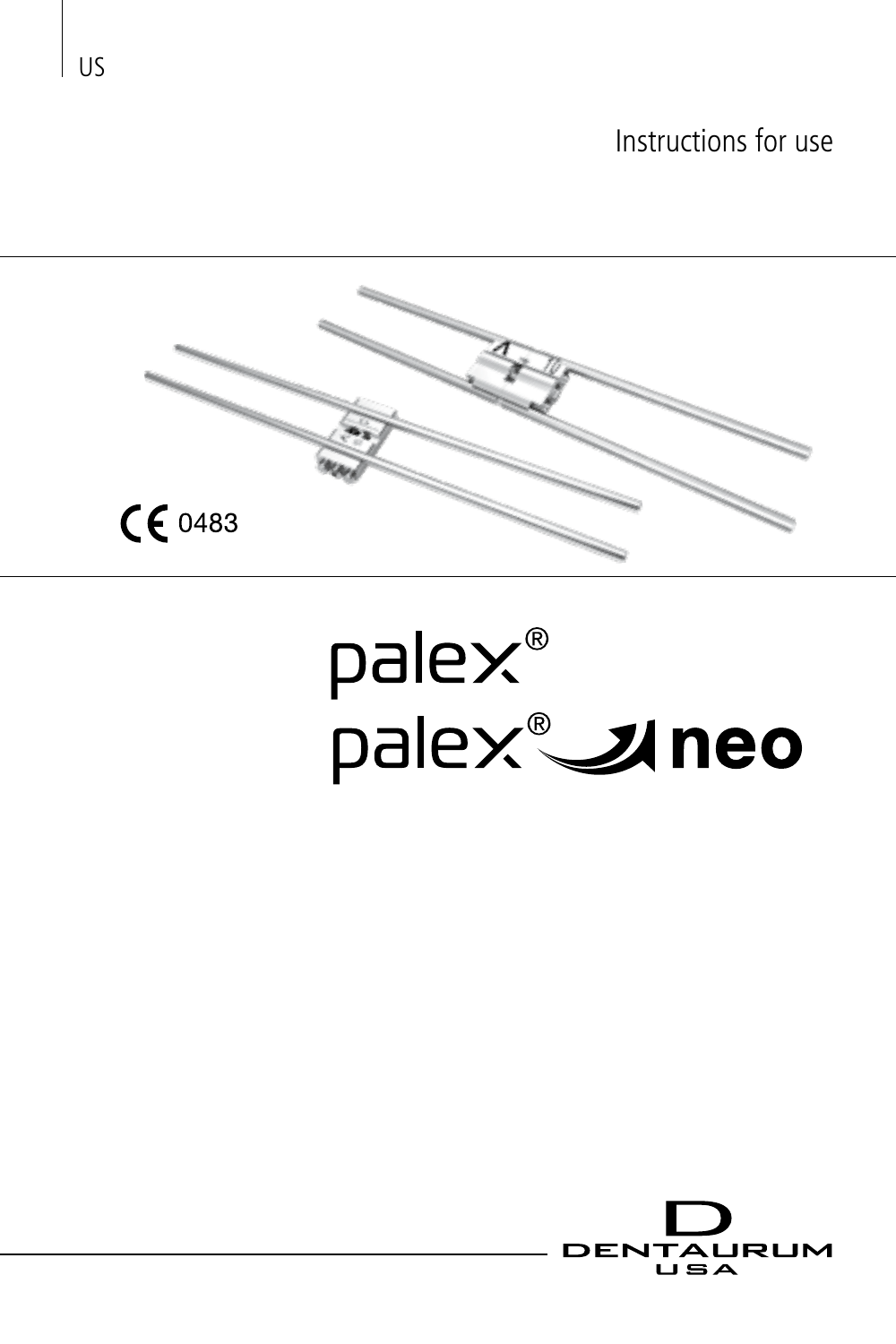#### **Dear customer,**

Thank you for choosing a quality product from Dentaurum.

It is essential to read these instructions carefully and adhere to them to ensure safe, efficient use and ensure that you and your patients gain full benefit.

Instructions for use cannot describe every eventuality and possible application. In case of questions or ideas, please contact your local representative.

As our products are regularly upgraded, we recommend that you always carefully read the current Instructions for use supplied with the product and stored in the internet at www.dentaurum.com, even though you may frequently use the same product.

#### **1. Manufacturer**

Dentaurum GmbH & Co. KG

Turnstr. 31 I 75228 Ispringen I Germany

#### **2. General product description/ area of application**

palex® and palex® neo screws (Palatal Expansion Screw) are special screws used for rapid palatal expansion. The retention legs of this RPE screw are welded onto preformed bands or onto so-called cap splints made of metal. Alternatively they can also be polymerized into acrylic splints or anchored onto mini screws, e.g. tomas®-pin. The appliances are cemented or fixed to the tomas®-pin as usual.

#### **3. Area of application**

Used for rapid palatal expansion with a fixed appliance.

#### **4. Fabrication of the palex® or palex® neo appliance with preformed bands**

Preformed bands are fitted on the maxilla left and right first bicuspids and left and right first molars. Using an impression, these bands are either transferred to or fitted on the hard plaster model. The retention legs of the palex®/palex® neo screw are then bent to fit onto the four bands so that they can be welded into place (Fig. 2).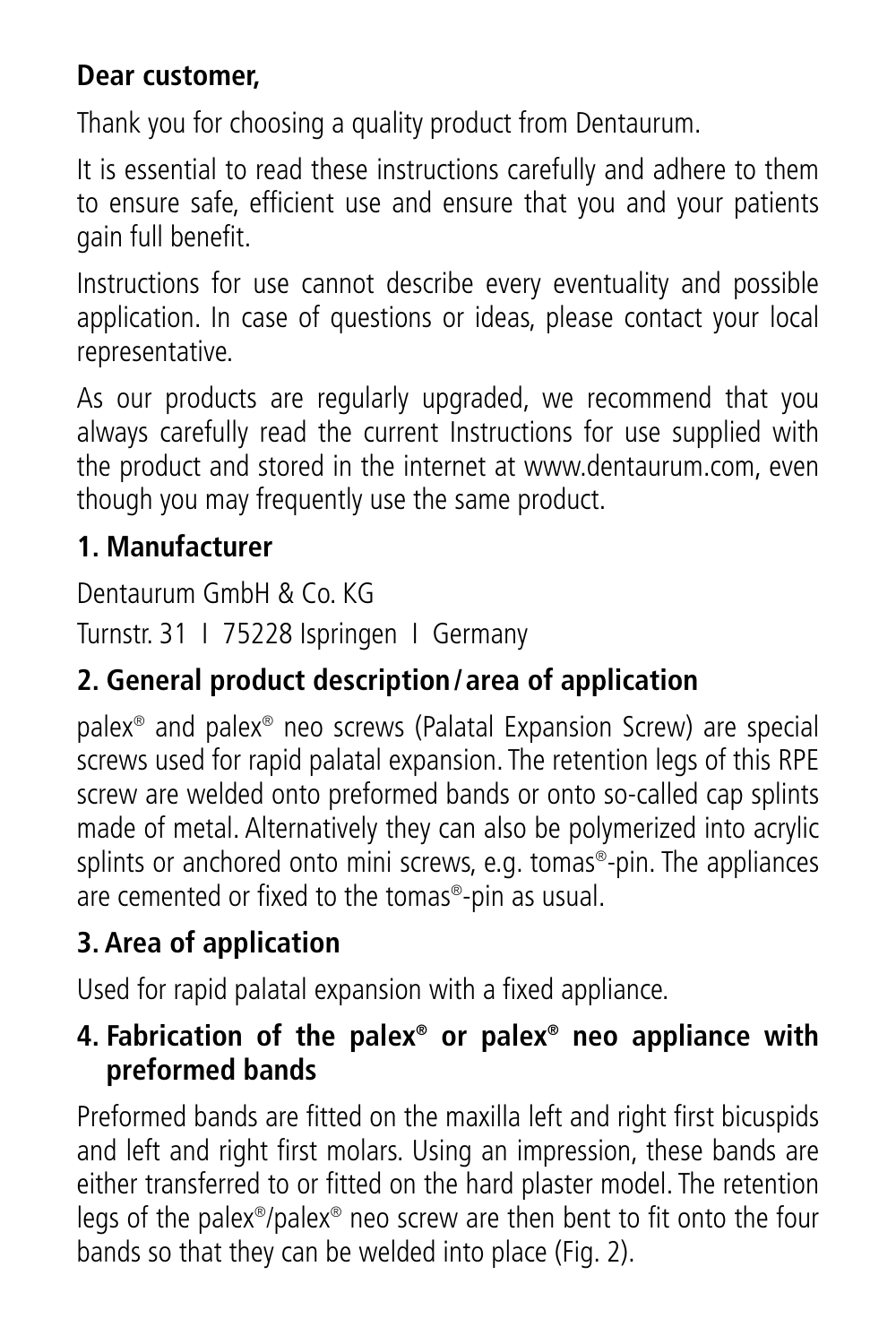We recommend using the universal bending key (REF 611-122-00) to gently and easily bend the retention legs (see Fig. 5). If this is not available, the retention legs must be stabilized by holding the expansion screw body with a pair of sturdy bending pliers in order to prevent the retention legs from breaking (Fig. 6a/6b)

The palex®/palex® neo screw should be "suspended" at least 1–2 mm above the palatal vault/gingiva (see Fig. 3a/3b) and its dorsal side should be in line with the mesio-palatal cusps of the first molars.

In order to avoid leverage, it must be situated parallel to the occlusal plane.

#### **5. Tips for working with palex®/palex® neo screws**

The bands can be connected by means of a remaloy® wire ø 1.0 mm (REF 528-100-00) on the palatal and the buccal side as a means of reinforcement. These reinforcement wires are laser-welded above the retention legs.

The palatal reinforcement wires should extend slightly over the bands and be supported by the adjacent teeth in order to distribute the expansion forces more effectively (Fig. 4).

In order to bend the retention legs of the palex®/palex® neo screw easily, we recommend using the universal bending key (REF 611-122-00) without the aid of additional pliers (lever principle).

During bending, the retention legs must be stabilized by holding the expansion screw body with a pair of sturdy pliers, e.g. wire bending pliers Maxi (REF 013-522-00), in order to prevent the retention legs from .<br>breaking.



When using the soldering technique, please protect the body of  $\Delta$  the screw against excessive heat, e.g. with heat protection (REF 380-070-00).

#### **6. Composition**

The material composition is included in the orthodontics materials list; please refer to the catalog or www.dentaurum.com.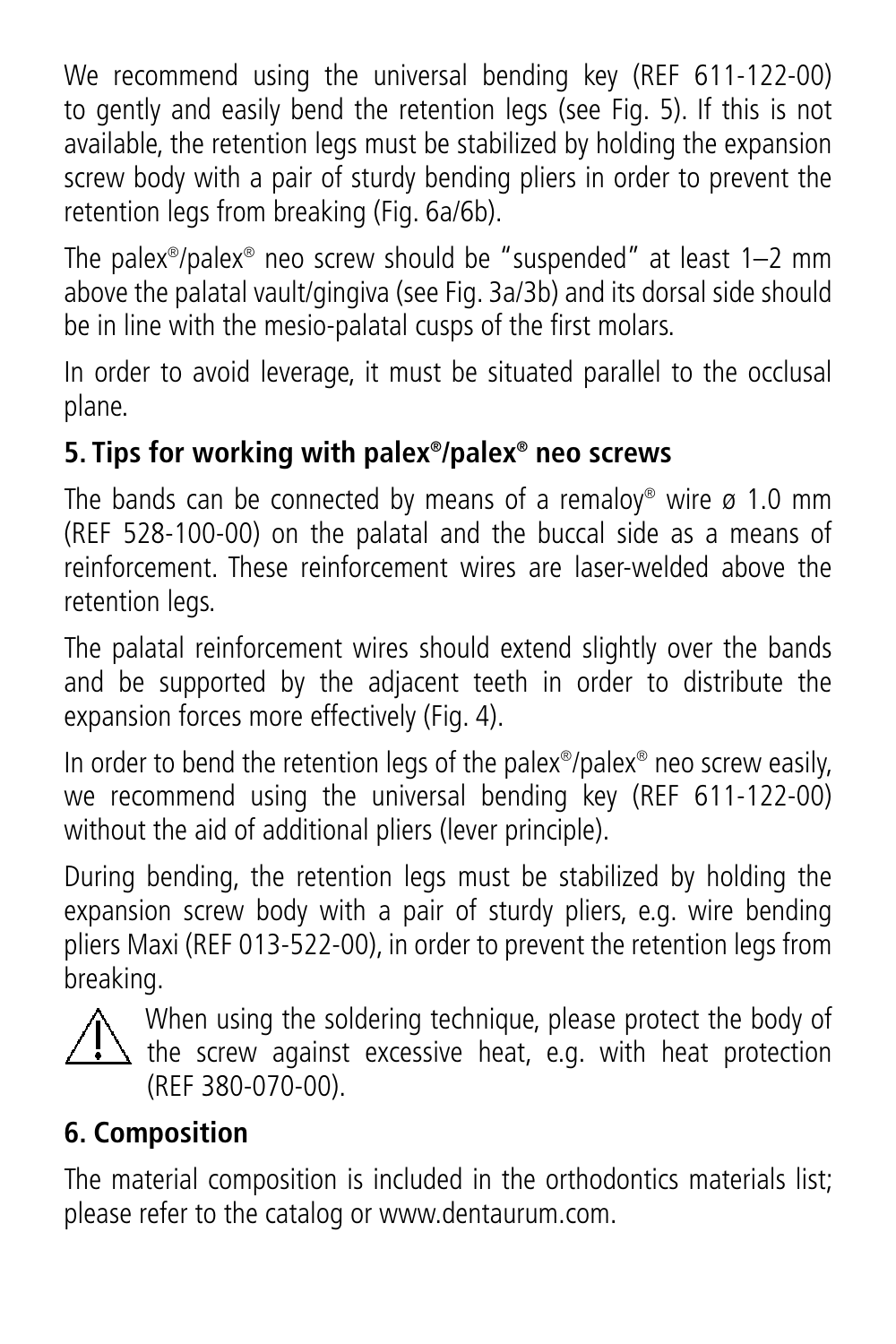### **7. Safety instructions**

Always use the blue safety key supplied to prevent swallowing.

The product should not be used if there is a known allergic reaction to one or more of the material components.

#### **8. Information for single use products**

The palex®/palex® neo screw is intended for single use only. Reconditioning a used palex®/palex® neo screw (recycling) and its reuse on a patient are not permitted.

# **9. Additional information**

- There are no particular precautions to be taken when disposing of palex®/palex® neo screws after treatment.
- Should you have any questions, please contact your local representative.

#### **10. Delivery program**

For the complete range of palex®/palex® neo screws, please see our catalog or visit www.dentaurum.com.

# **11. Quality**

Dentaurum ensures faultless quality of its products. These recommendations are based upon Dentaurum's own experiences. The user is solely responsible for the processing of the products. Responsibility for failures cannot be taken, as Dentaurum has no influence on the processing on site.

# **12. Explanation of symbols used on the label**



Refer to the label. Additional information can be found at www.dentaurum.com (Explanation of symbols REF 989-313-00).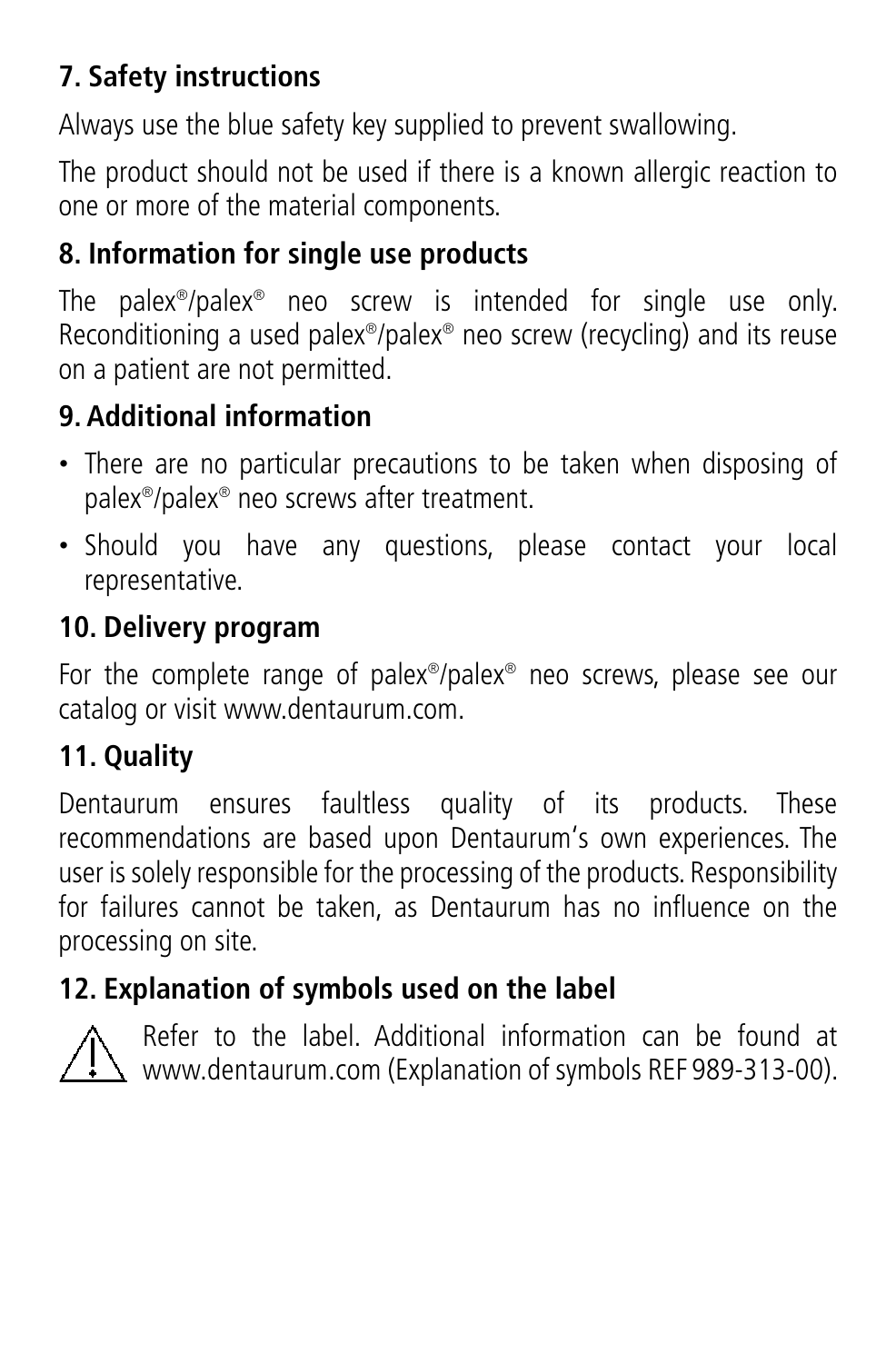

**Fig. 3b palex® neo**



**Fig. 4**



**Fig. 5 palex®**